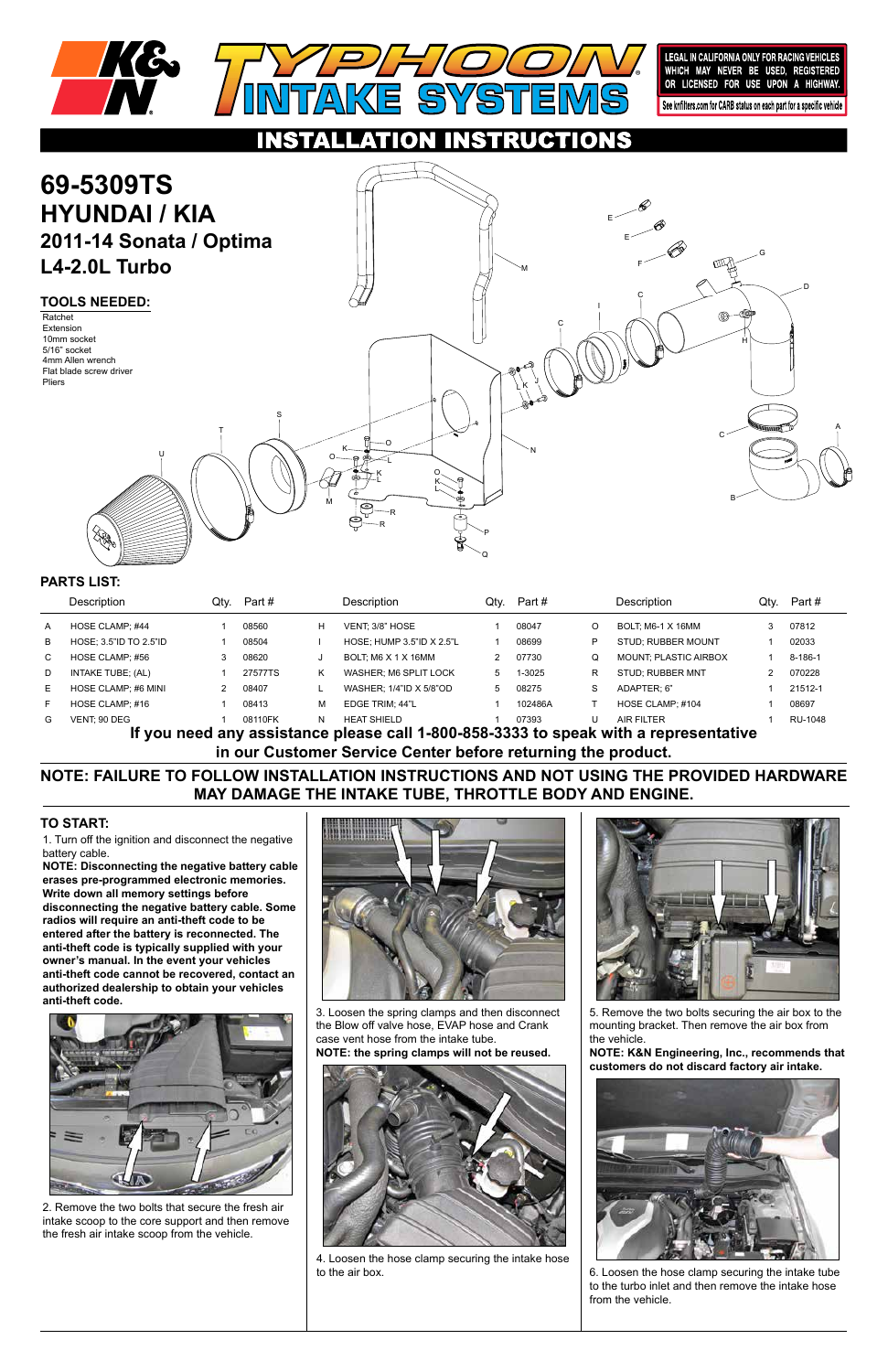# **Continued INSTALLATION INSTRUCTIONS**



7. Install the provided 90º elbow hose (08504) onto the turbo inlet and secure with the provided hose clamp.

**NOTE: Do not completely tighten at this time**.



8. Install the provided 90º and straight vent fittings into the K&N® intake tube as shown.



9. Set the K&N® intake tube into position in the silicone hose; do not completely tighten the hose clamp at this time.



10. Install the two ½" high rubber mounted studs provided into the air box mount bolt locations.



11. Install the provided 1" high rubber mounted stud into the heat shield mounting stud.

12. Install the heat shield mounting stud onto the heat shield as shown using the provided hardware.



13. Install the air filter adapter into the heat shield and secure with the provided hardware.



14. Cut the provided edge trim into two sections as shown. One section is to be 39" long and one section will be 3" long.



15. Install the edge trim onto the heat shield as shown



16. Slide the silicone hose (08699) onto the intake tube all the way on. Do not tighten at this time.



17. Set the heat shield into position on the rubber mounted studs and secure with the provided hardware.



18. Align the intake tube with the filter adapter and slide the silicone hose onto the adapter. Tighten all of the hose clamps for the upper and lower silicone hoses securing the intake tube.



19. Connect the Blow of valve hose, EVAP hose and crank case vent hose to the intake tube and secure with the provided hose clamps.



20. Install the K&N® air filter and secure with the provided hose clamp.



**NOTE: Drycharger® air filter wrap; part # RF-1048DK is available to purchase separately. To learn more about Drycharger® filter wraps or look up color availability please visit http://www.knfilters.com®.**



21. Reinstall the fresh air intake scoop and secure with the factory hardware.